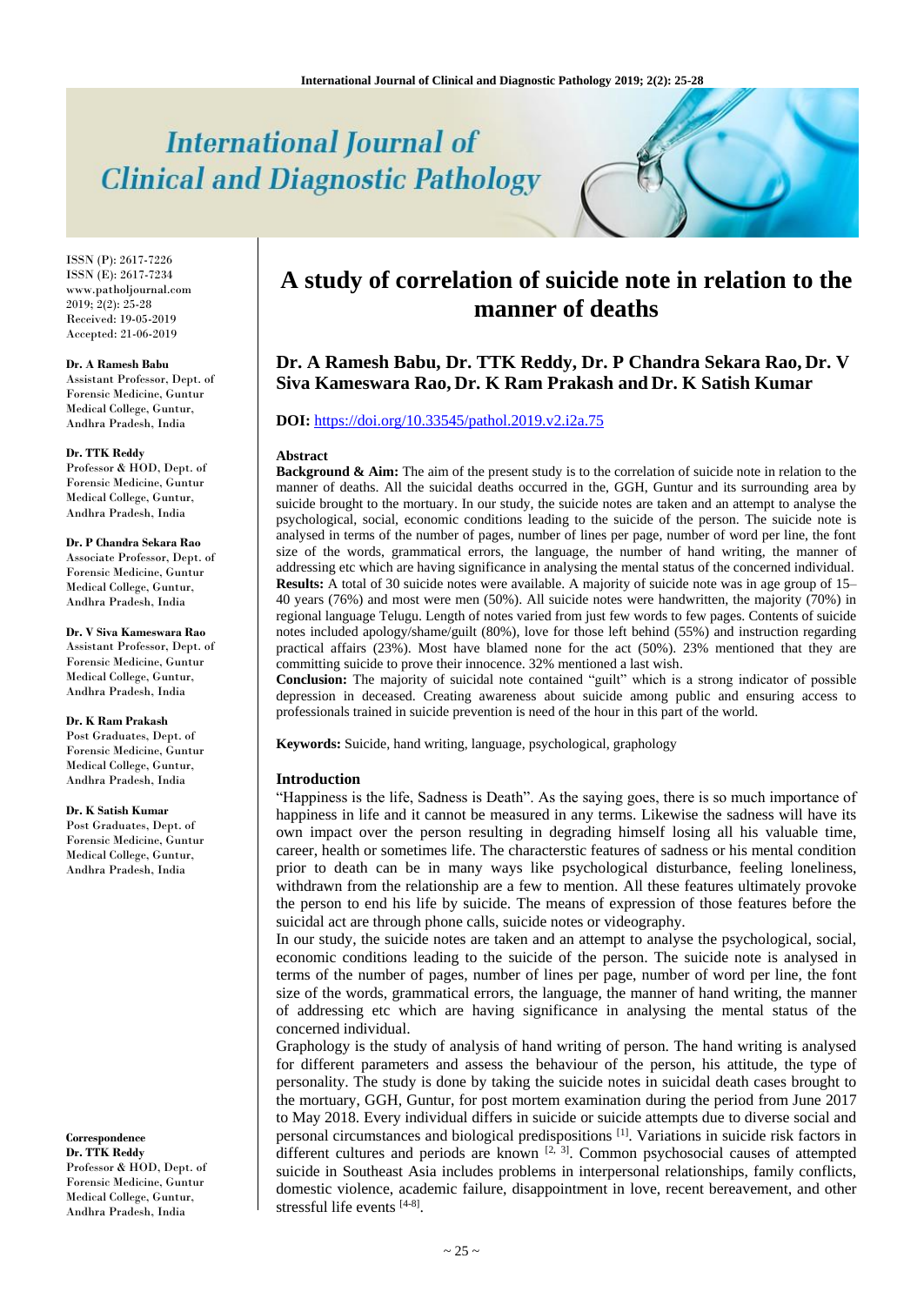International Journal of Clinical and Diagnostic Pathology

Study of suicide note may also have implication in developing strategies for future research in this area and strategies for prevention of suicide and suicide attempts. Suicide notes may have a therapeutic role in helping the surviving relatives <sup>[9]</sup>. Indian studies on suicide notes are sparse. A practical proforma is prepared with the preamble, including his/her educational status, economic status, occupational, marital status, the order of the children's in the family, any previous attempts, any previous family history, any drug history and the history of hospitalisation. Hence, aim of the present study to analyse the correlation of suicide note in relation to the manner of death.

#### **Materials and Methods**

**Type of the study**

Prospective analytical study.

#### **Place of the study**

Department of Forensic Medicine & Toxicology, Guntur Medical College, Guntur, AP, India.

#### **Duration of the study**

I year (From June 2017 to May 2018).

#### **Objecives of the study**

To study the predisposing factors for committing suicide with the help of suicide notes.

#### **Inclusion criteria**

- All the suicidal deaths occurred in the GGH, Guntur and its surrounding area by suicide brought to the mortuary, GGH, Guntur.
- Suicidal deaths which are having suicidal notes.

#### **Exclusion criteria**

- Deaths occurring other than suicides
- Any suspected cases of suicide.

#### **Methodology**

The study will be conducted by selecting the deaths occurring in the GGH, Guntur and its surrounding area by suicide brought to the mortuary, GGH, Guntur. A proforma is prepared with all the vital data. The hospital records, the police records and other relevant medico legal documents are used for the collection of data.

**Informed consent:** will be taken from the relatives of the deceased

#### **Statistical analysis**

The collected data analysed with suitable statistical tool and to find out the significance of the results.

#### **Results**

|  |  | Table 1: Distribution of Suicide cases according to age and sex |  |  |  |  |  |
|--|--|-----------------------------------------------------------------|--|--|--|--|--|
|--|--|-----------------------------------------------------------------|--|--|--|--|--|

|           | Male |               | <b>Female</b> |               | <b>Total</b> |               |
|-----------|------|---------------|---------------|---------------|--------------|---------------|
| Age group | No   | $\frac{6}{9}$ | No            | $\frac{0}{0}$ | No           | $\frac{6}{9}$ |
| ${<}15$   | 00   | 00            | 00            | 00            | 00           | 00            |
| $15 - 30$ | 15   | 50            | 08            | 26.66         | 23           | 76.66         |
| 31-44     | 3    | 10            |               | 6.66          | 05           | 16.66         |
| >45       |      | 3.33          |               | 3.33          | 02           | 6.66          |
| Total     | 19   | 63.33         |               | 36.65         | 30           | 100           |

#### **Table 2:** Occupation

| Occupation        | N <sub>0</sub> | $\frac{0}{0}$ |
|-------------------|----------------|---------------|
| Student           | 06             | 20%           |
| Labour            | 04             | 13.33%        |
| Farmer            | 06             | 20%           |
| Housewife         | 04             | 13.33%        |
| Government employ |                | 13.33%        |
| Unemployed        |                | 20%           |

#### **Table 3:** Educational Status

| <b>Educational status</b> | No      | $\frac{0}{0}$ |  |
|---------------------------|---------|---------------|--|
| <b>Illiterate</b>         | 05      | 16.66         |  |
| <b>Primary Education</b>  | 06      | 20            |  |
| Any graduation            | 10      | 33.33         |  |
| Higher education          | ( ) ( ) |               |  |

**Table 4:** Socio-economic status

| Income status    | <b>Number</b> | $\frac{0}{\alpha}$ |
|------------------|---------------|--------------------|
| Low income group |               | 50                 |
| Middle income    |               | 33.33              |
| High income      |               | 16 66              |

#### **Table 5:** Marital status

| <b>Marital status</b> | No | $\frac{0}{0}$ |
|-----------------------|----|---------------|
| Un married            | 15 | 50            |
| Married               | 08 | 26.66         |
| Divorce               | 04 | 13.33         |
| Widow                 | በ3 | 10            |

**Case 1:** There is suicide note written by a son to his mother. The suicide note contains a single page with 15 lines of matter addressing himself as one of the frustrated, useless person presenting for his act. He was blamed for noting by a girl and her relative's which caused social disturbance and agony to his family. Hence he described briefly about her and his inability to handle the situation and ended his life. The letters in the note are legible, in the proper order in a ruled paper in his local language without any deviation of the size of fonts or lines. At the end he has put the signature which shows that he is mentally stable fully conscious about the act which he is doing. His letter shows that he has tried to his best to solve the problem but he has not succeeded. He has mentioned the request to forgive his act which shows the gratitude and affection toward his mother.

**Case 2:** This is a suicide note written by a mother to her son. The suicide note contains 3 pages from a diary which is having ruled pages. The letter is addressed to her son asking for the pardon for her act. She was drowned in huge debts in her professional career which she cannot meet the demands. She has clearly described the amount to be given to different persons. She has repeated so many times asking for the pardon to her son and uncle. The fonts are legible written in alternate lines which shows that she is fully aware of the situation. She has instructed her uncle to clear the debts by selling her property which denotes her transparency in her work. The repeated statement of asking the pardon shows that she is very much affectionate and emotionally bonded. Hence she described briefly about her inability to handle the situation and ended her life by means of hanging.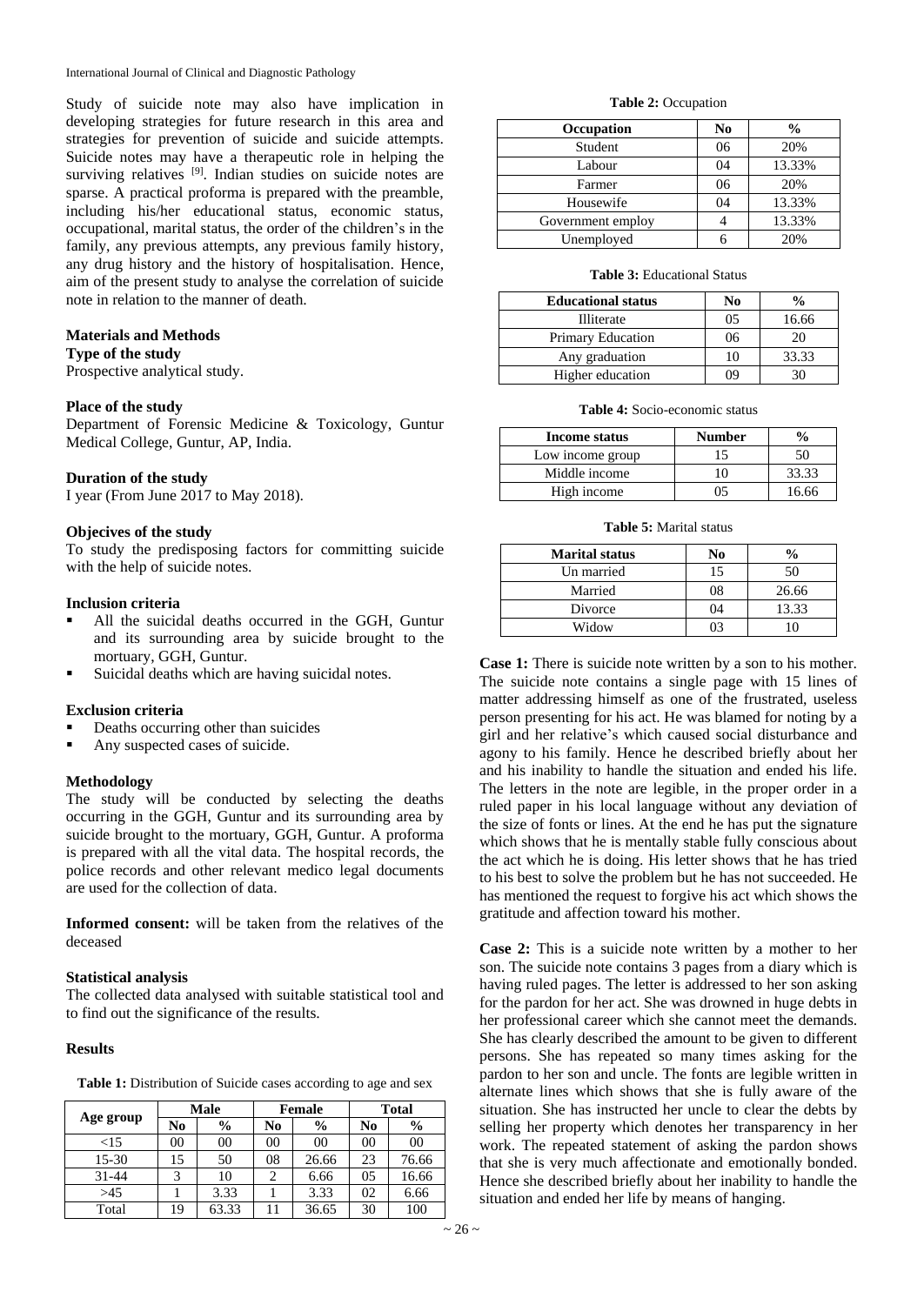International Journal of Clinical and Diagnostic Pathology

**Case 3:** This is a case of suicide by hanging of a doctor who cannot cope up with the burden of work resulting in depression state of mind and insomnia and ending up of the life. The suicide note contain the expression of forgiveness to the family and taking the whole responsibility of the incident upon him. He also stated that he has no interest in life and there is no other go. The matter is expressed in two paras and not addressed to any one with 5 lines in one para and 3 lines in another para. The signature is short in abbreviated form with no date and time. The note is written on scribbling pad of a private company.

**Case 4:** The suicide note is written on a white paper addressed to no body. It contain name of Lord Sri Rama and Sanskrit symbol of Om at the top indicating the belief in God. Because of the illhealth since 4 to 5 months he mentally got upset and depressed. He took whole responsibility of the consequences and he is stated that it is his own decision to end up his life. The incidence is also planned and he took a room and got poison bottle and mixed with cool drink in the night. There is signature at the end in the abbreviated form which is erased and full signature without date and time.

**Case 5:** This case belongs to death by hanging because of infidelity. The deceased was living together with a female divorcee and they had a daughter who got married subsequently. The deceased suspected infidelity over the female at the place of work and out of revenge he killed her and ended his life by hanging.

**Case 6:** This is a case of suicide by railway run over because of the feeling of loneliness resulting in the addiction to the alcohol, depressive attacks. He lost his spouse 7 months back and abandoned by his son. The suicide note contain the address written on back side and confess that no body is responsible for the suicide act. Further he wished that the funeral rights should be performed by both of his sons.

**Case 7:** This is a case of suicide due to hanging by a girl because of love failure. The suicide note is addressed to her mother asking for the pardon. She revealed that she can't live without her boyfriend and certified that he is the best. Because of non-cooperation from her parents and assuming that she cannot convince her parents, she committed suicide. The signature is written neatly along with date.

#### **Results and Discussion**

In this study, 90% of suicide notes contained the theme "apology/shame/guilt" which replicates finding from other studies from India and Abroad<sup>[9]</sup>. These themes suggests that the deceased individuals might have suffered from despair, depression and or an inability to consider possible alternative solutions, that can be treated by timely intervention involving supportive, cognitive therapies, and appropriate medications [10]. . It is known that "apology/shame" theme pervades the thinking of people contemplating suicide, it may present an opportunity for psychotherapeutic intervention.

#### **Age and sex of suicidal deaths**

In the present study, majority of the deaths were observed in the age group of 15-30. (76%). Suicidal Deaths are more number in males (50%) than the females (26%).

Among young people, suicidal behavior was found to be associated with female gender, not attending school or college, independent decision making, premarital sex, physical abuse at home, lifetime experience of sexual abuse, and probable common mental disorders. Violence and psychological distress were independently associated with suicidal behavior. Factors associated with gender disadvantage increased vulnerability, particularly in rural women. The low prevalence of suicide among the elderly in India may be because the aged are well-integrated and respected in the family; children take responsibility for their care. Also, life expectancy in the elderly is lower in India than elsewhere, contributing to the comparatively lower suicide rate

Globally, attempted suicide is commoner in women and completed suicide is commoner in men. Men commonly use more lethal modes and plan the act more meticulously to avoid detection. In contrast, women commonly use less lethal modes, and are more impulsive, less well planned, and more likely to be found and rescued

#### **Educational status**

The present results showed more number of the suicidal deaths cases were found in graduate people and which is followed by higher education people. There is no significant difference in both illiterate cases and primary education cases.

#### **Socioeconomic status**

In the present study, major suicidal deaths were observed in low income group which is followed by middle income group. Few suicidal deaths found in high income group people. These results revealed that socio economic status influence to committing suicide.

#### **Marital status**

The present results showed suicides more prone in unmarried ones which are followed by married ones. There is no significance difference found in divorce and widow cases.

In the present study most suicidal deaths caused by hanging (70%), poison (20%), drowning (10%), fall from height (5%), Railway injuries (10%) and others (3%).

The quality of marital relationship, emotional warmth, extended family support, and ability to handle stresses related to marriage and child rearing are more important than marital status, per se, but these qualifiers of marital status are difficult to study.

Low intelligence results in a 2-3-fold increased risk of suicide. Possible explanations are that persons with low intelligence are less able to compete for jobs and therefore acquire lower income and social status. They may also be less efficient in coping with stress. Finally, neurodevelopment vulnerabilities may increase their risk of a psychiatric disorder.

There is a fairly strong association between unemployment rates and suicide, but the nature of this association is complex. Unemployment may drive up the suicide risk through factors such as poverty, social deprivation, domestic difficulties, and hopelessness.

The findings of this study lend support to Leenars view that suicide notes are "window to the mind of the deceased".